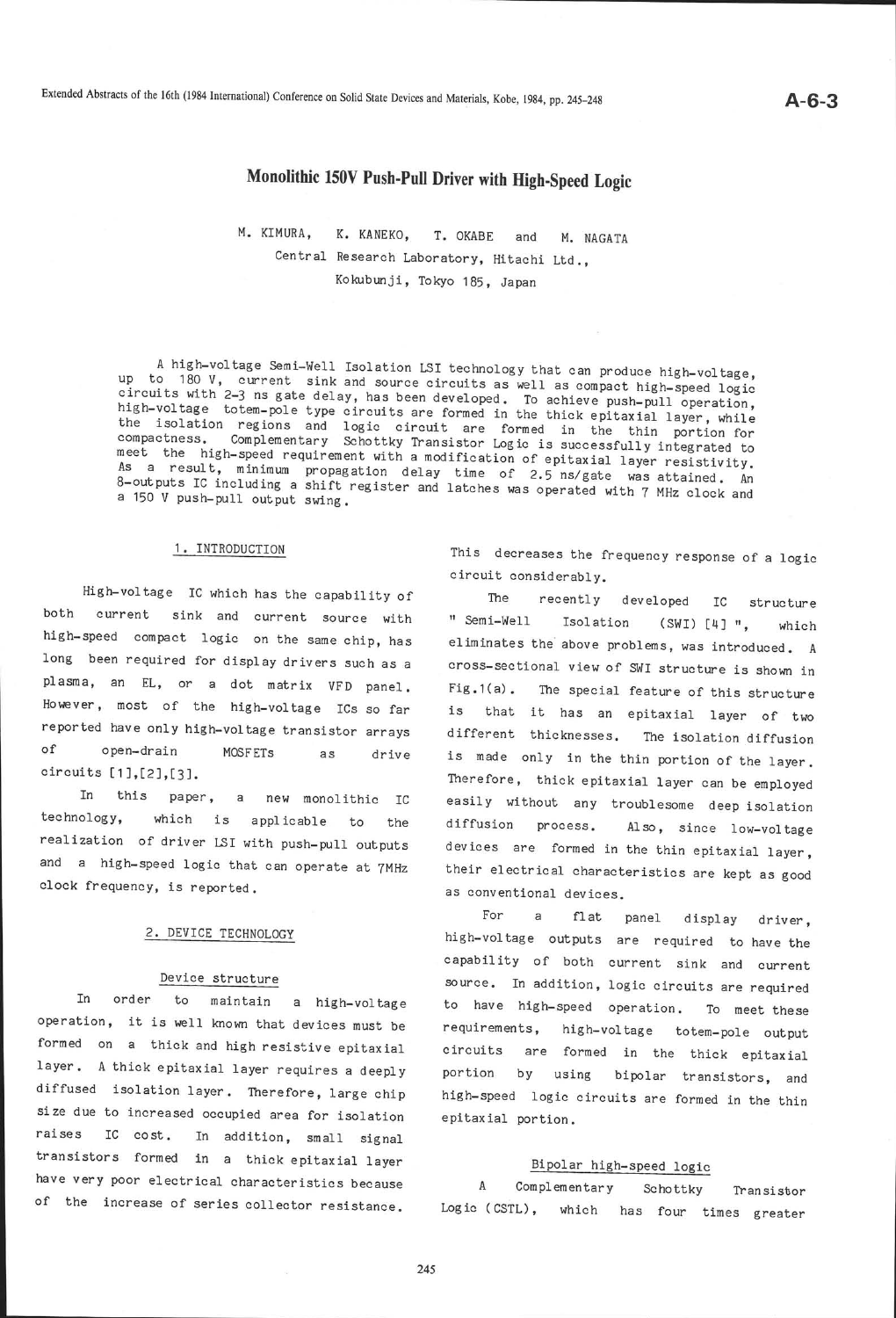packing density than a conventional STTL and has the same high-speed, was used to satisfy the high-speed requirements of the logic circuitry [5]. A basic CSTL circuit is shown in Fig.1(b). Logic speed of CSTL depends on the resistivity of the epitaxial layer. It has been reported that high resistive epitaxial layer makes logic speed of CSTL lower than that of <sup>a</sup> low resistive one [5]. This is because, a Schottky Barrier Diode (SBD) does not clamp the base-collector voltage because of influence by the large series resistance.

However, the resistivity of epitaxial layer must be high in order fo obtain high-voltage devlces on the same chip.

Thus, the thin epitaxial portion must necessarily have lower resistivity than the thick portion, in order to realize high-speed operation. N-wells were introduced in the thin epitaxial portion for that reason. N-wells must have a suitable surface concentration that is possible to form the SBD, and enough depth to reach the n<sup>+</sup> buried layer for reduction of series resi stance .

#### 3. EXPERIMENTAL RESULTS

#### High-voltage devices

High-voltage devices are designed to have <sup>a</sup> minimum breakdown voltage of 150 V. Therefore the resistivity and thickness of the epitaxial layer are more than 15 ohm-cm and more than 30 um, respectively. To prevent the degradation of p-n junction breakdown voltage due to metal electrodes, ion-implanted Iayers are used. These are an n-type ion-implanted layer around n\* diffused layer and a p-type ion-implanted layer around p-diffused layer. These reduce the electric field intensity. Current-voltage characteristics for the fabricated high-voltage devices are shown in Fig.2. Breakdown voltage (BVceo) of 180 V was obtained.

### CSTL circuit

CSTL circuit is formed in n-weIls diffused in the thin epitax ial portion (thickness about 10 um), in order to reduce the series reslstance of SBD. The measured value of an n-welI sheet resisfance is 610 ohm/square and surface concentration is about  $3x10^{16}$  cm<sup>-3</sup>. The improvement of series resistance by n-well without increasing SBDis area is shown in Fig.3. The relation between propagation delay time and injector current of a CSTL device measured using a S-gate CSTL ring oscillator is shown in Fig.4. It shows that npn transistor clamped by SBD with n-well is two times higher speed than fhat of without n-well. The minimum propagation delay time of 2.5 ns/gate was observed. Using a counter that is composed of a 6-NOR type D-FF, maximum toggle frequency was measured (Fig.5). In spite of high-voltage devices being on the same chip, the highest toggle frequency of 80 MHz was obtained. We made sure that there was no problem of breakdown voltage when using n-well, because of having above 7V of BVceo.

#### 4. CIRCUIT PERFORMANCE

To demonstrate capabilities of this process, a 150 V display driver was fabricated. This driver employs high-voltage bipolar transistors to implement push-pull, totem-pole outputs that sink or source 5mA current at 150V. <sup>A</sup> photomicrograph of the IC is shown in Fig.6. The chip size is 3.5 mm x 3.5 mm. This IC contains an on-chip 8 bit shift register with a serial input and serial/parallel outputs. The input-output waveforms of the IC are shown in Fig.7. Its totem-pole, push-pull outputs handle supplies as high as 150 V. It is possible for <sup>a</sup> shift register to operate at 7 MHz clock. Typical characteristics of transistors using in this IC are shown in Table 1.

#### 5. CONCLUSION

A high-voltage LSI technology which can realize driver LSIs including both current sink and current source capabil ities and compact high-speed logic, has been developed. This technology was achieved by a combination of high-voltage devices and CSTL circuits in the SWI structure, with two epitaxial thicknesses, based on a p-n junction isolation technique.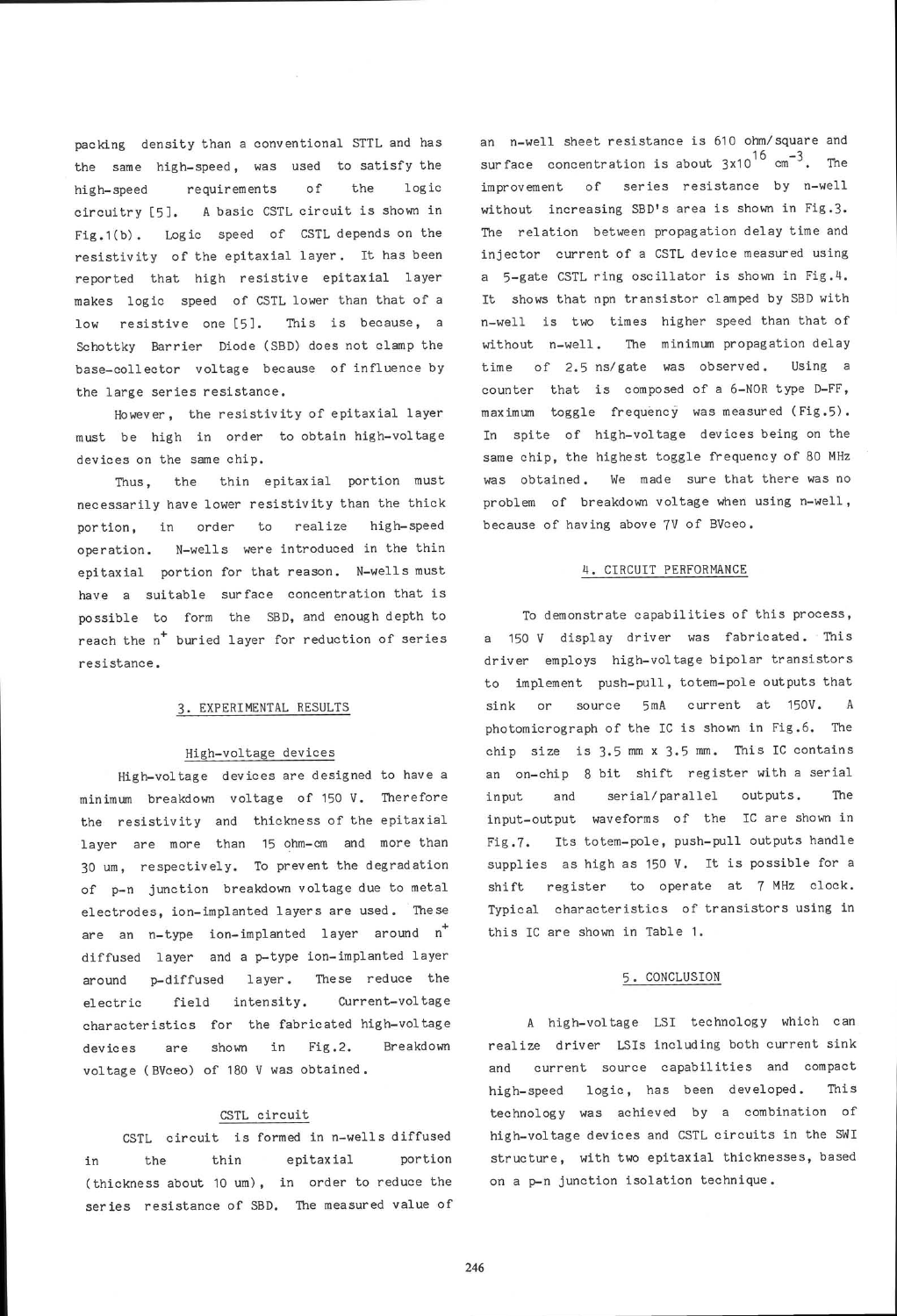#### **ACKNOWLEDGMENTS**

The authors wish to thank K. Hoya, I. Shimizu and Y. Nagai of Takasaki Works for their valuable discussions.

**REFERENCES** 

 $(1)$  K. Fujii, Y. Torimaru, K. Nakagawa, T. Fujimoto and Y.Aoki, ISSCC 81 pp.46-47

(2) Basil Weir, SID 82 DIGEST pp.268-269

- (3) H.Wakawumi, T.Suzuki, M.Saito and H.Sakuma. IEDM 83 pp416-419
- $(4)$  I. Imaizumi, M.Kimura, M. Yoshimura and T. Yamaguchi, J.Appl. Phys. Sup.20-1 pp.111-114, 1981
- (5) K.Kaneko, Y.Okada, T.Okabe, S.Ogura and S.Kudoh, Trans. IECE Japan (C). J65-4, 215-221, 1982



Fig. 1 (a) Cross sectional view of SWI structure and (b) a basic CSTL circuit.











Fig. 2 Current-voltage characteristics of high-voltage transistors fabricated in the thick epitaxial portion of SWI structure.